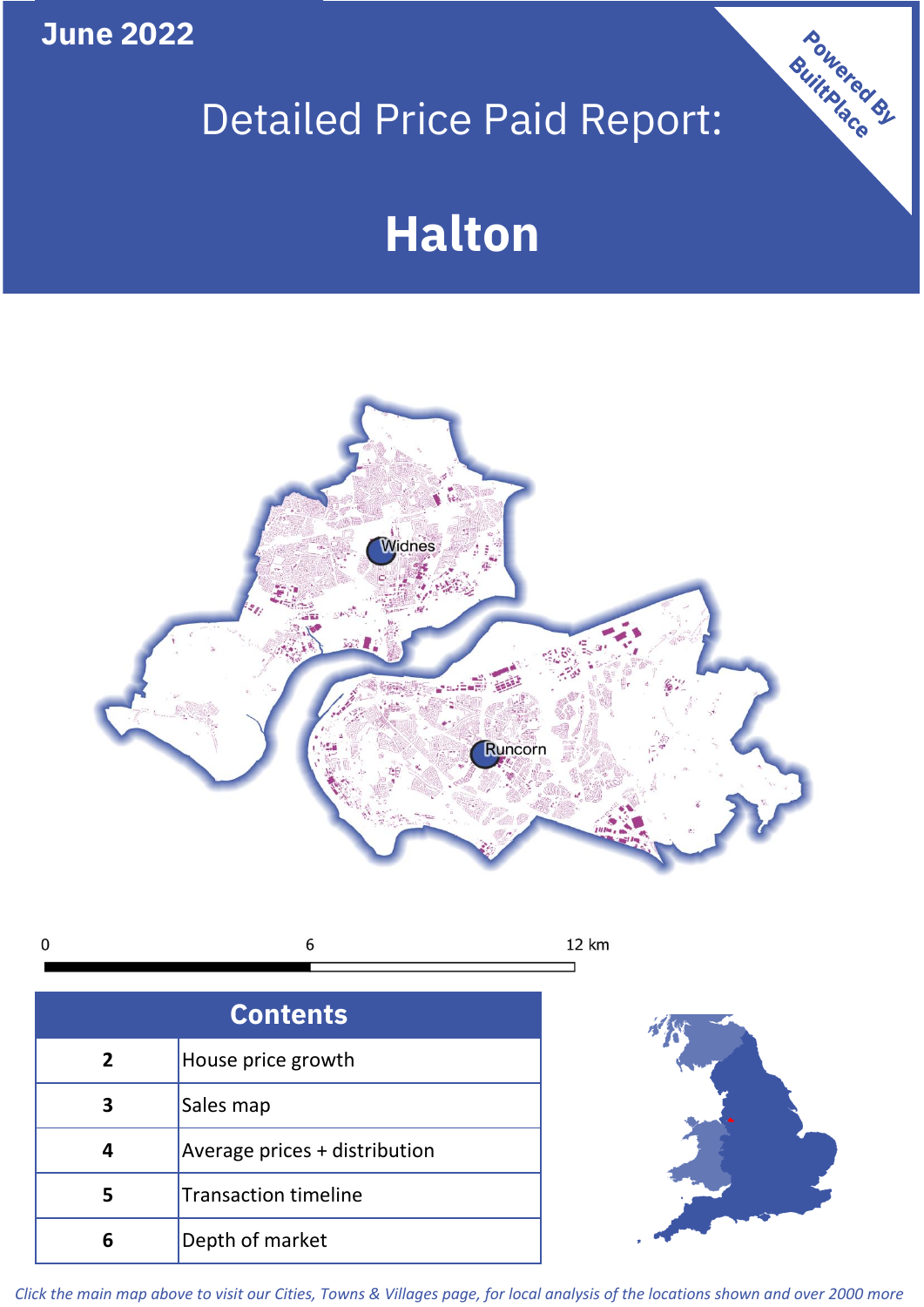#### **Headline Data**

|                     | <b>Current level</b> | 3 month | <b>Annual</b> | 5 year   | 10 year |
|---------------------|----------------------|---------|---------------|----------|---------|
| <b>House prices</b> | £182,320             | 4.0%    | 11.4%         | 34.1%    | 57.8%   |
| <b>Transactions</b> | 1,541                | $-9.1%$ | 6.7%          | $-15.4%$ | 65.3%   |

# **House Price Growth (April 2022 data)**

#### *Annual Change in House Prices*



House prices in Halton grew by 11.4% in the 12 months to April 2022 (based on 3-month smoothed data). By comparison national house prices grew by 10.7% and prices in the North West grew by 11.0% over the same period.

Halton house prices are now 30.0% above their previous peak in 2007, compared to +36.0% for the North West and +52.9% across England.



#### *Year-To-Date Change in House Prices, December to April*

Local prices have grown by 5.5% in 2022 so far, compared to growth of 6.1% over the same period last year.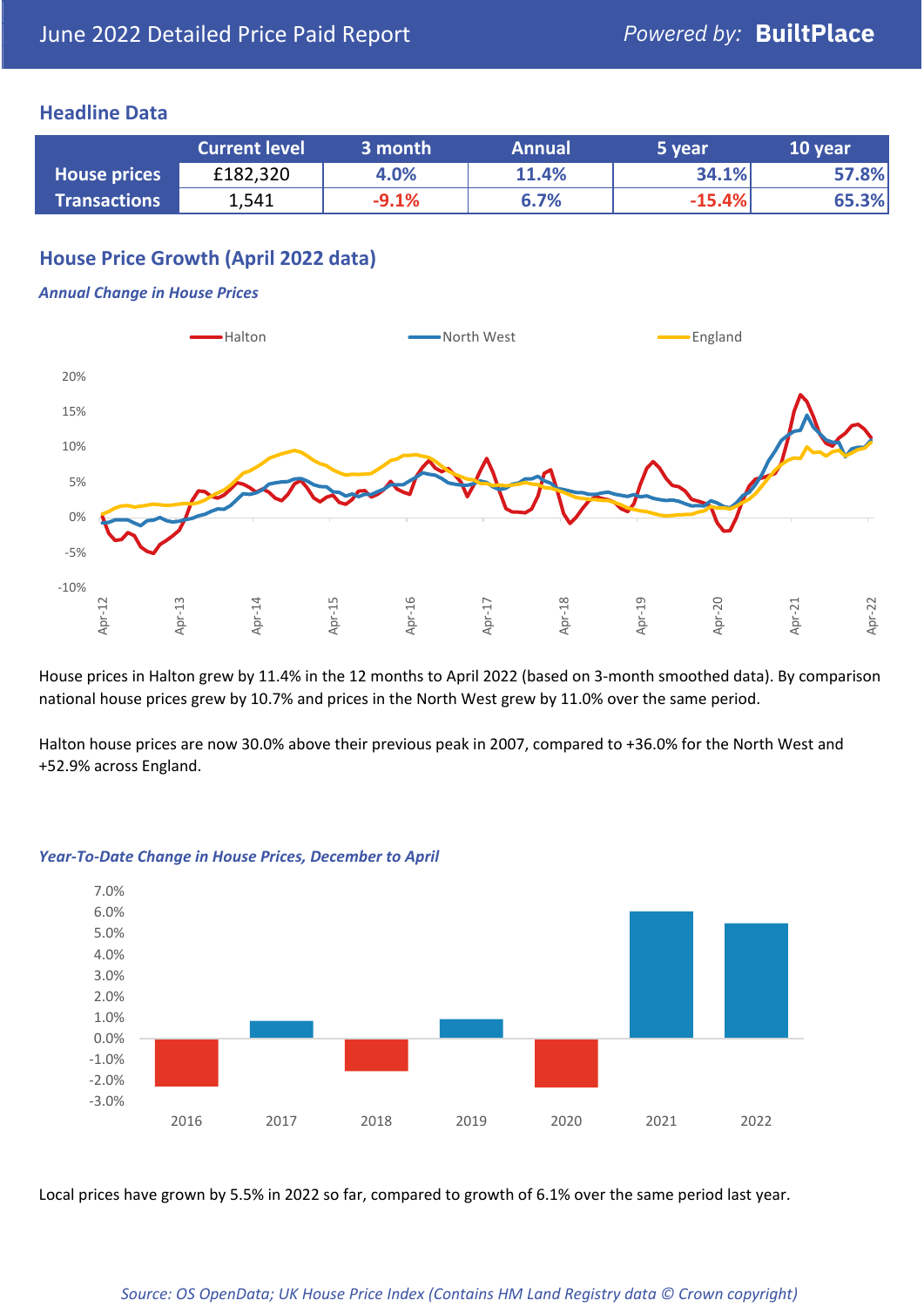# **House Price Map**

*12 months to April 2022*



*Each point is one postcode, coloured by the average value relative to all sales in this local authority (price bands are LA-specific quintiles).*

# **Map Key**

| Min      | <b>Max</b> |                            |
|----------|------------|----------------------------|
| Up to    | £95,000    | 1st quintile / lowest 20%  |
| £95,000  | £128,000   | 2nd quintile               |
| £128,000 | £167,000   | 3rd quintile               |
| £167,000 | £246,000   | 4th quintile               |
| £246,000 | and over   | 5th quintile / highest 20% |

*Source: OS OpenData; UK House Price Index (Contains HM Land Registry data © Crown copyright)*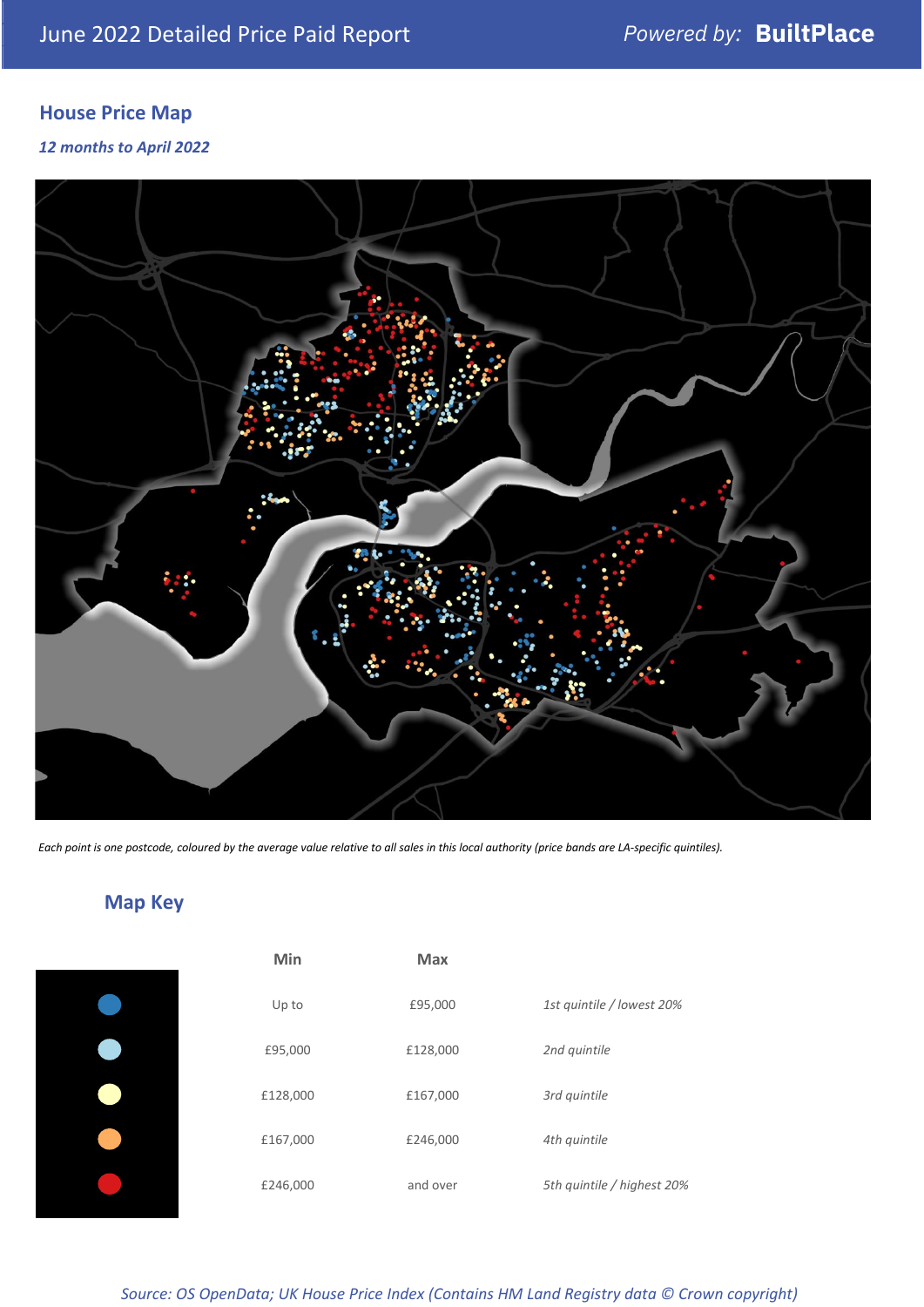# **Average House Price by Property Type**

#### *12 months to April 2022*



|                 | <b>New</b>           | <b>Second hand</b> |  |  |
|-----------------|----------------------|--------------------|--|--|
| <b>Flat</b>     | No recorded<br>sales | £94,780            |  |  |
| <b>Terraced</b> | No recorded<br>sales | £117,859           |  |  |
| Semi-detached   | £224,400             | £187,627           |  |  |
| <b>Detached</b> | £336,496             | £311,979           |  |  |

### **House Price Distribution by Year**

*All properties, by price band and calendar year (2020 = year to date)*

|                    | 1997 | 2002 | 2007 | 2012 | 2017 | 2019 | 2020 |
|--------------------|------|------|------|------|------|------|------|
| <b>Under £100k</b> | 93%  | 74%  | 34%  | 43%  | 31%  | 24%  | 28%  |
| £100-200k          | 7%   | 23%  | 53%  | 42%  | 44%  | 45%  | 45%  |
| £200-300k          | 0%   | 3%   | 10%  | 12%  | 18%  | 17%  | 14%  |
| £300-400k          | 0%   | 0%   | 2%   | 2%   | 5%   | 9%   | 11%  |
| £400-500k          | 0%   | 0%   | 0%   | 0%   | 1%   | 3%   | 1%   |
| £500k-1m           | 0%   | 0%   | 0%   | 0%   | 0%   | 1%   | 0%   |
| £1-2m              | 0%   | 0%   | 0%   | 0%   | 0%   | 0%   | 0%   |
| <b>Over £2m</b>    | 0%   | 0%   | 0%   | 0%   | 0%   | 0%   | 0%   |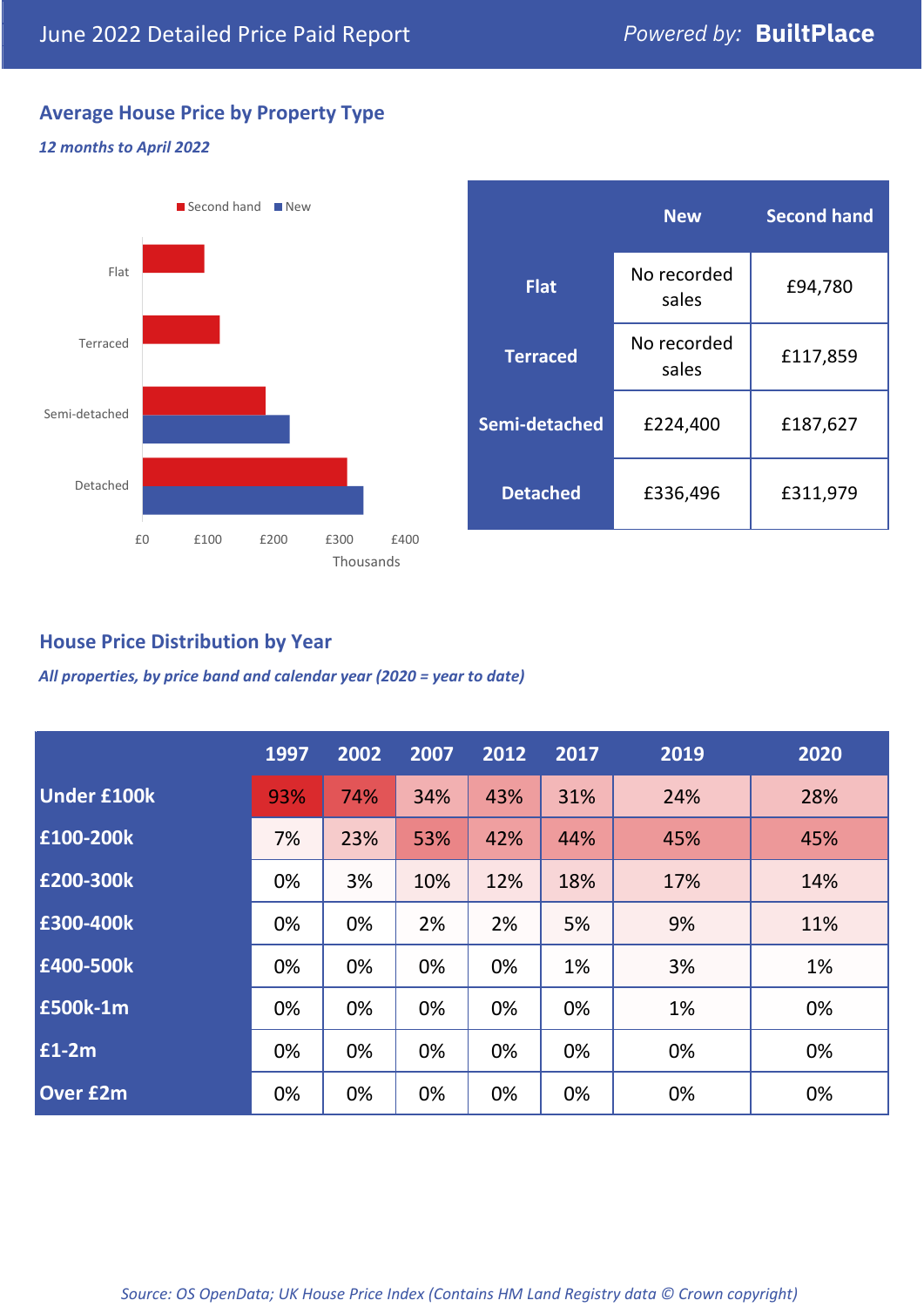## **Transactions (February 2022 data)**

*Annual Transactions, Indexed (2001-05 average = 100)*



There were 1,541 transactions in Halton during the 12 months to February 2022. This is 61% of the average from 2001-05 and suggests activity is significantly below pre-downturn levels.

Transactions in Halton have fallen by 5.4% since 2014, compared to changes of +3.4% for North West and -7.7% for England.



#### *Cash and New Build Sales as % of Total, by Year*

*Note: The data on this page EXCLUDES transactions identified as transfers under a power of sale/repossessions, buy-to-lets (where they can be identified by a mortgage), and transfers to non-private individuals - i.e. it comprises only Land Registry 'A' data.*